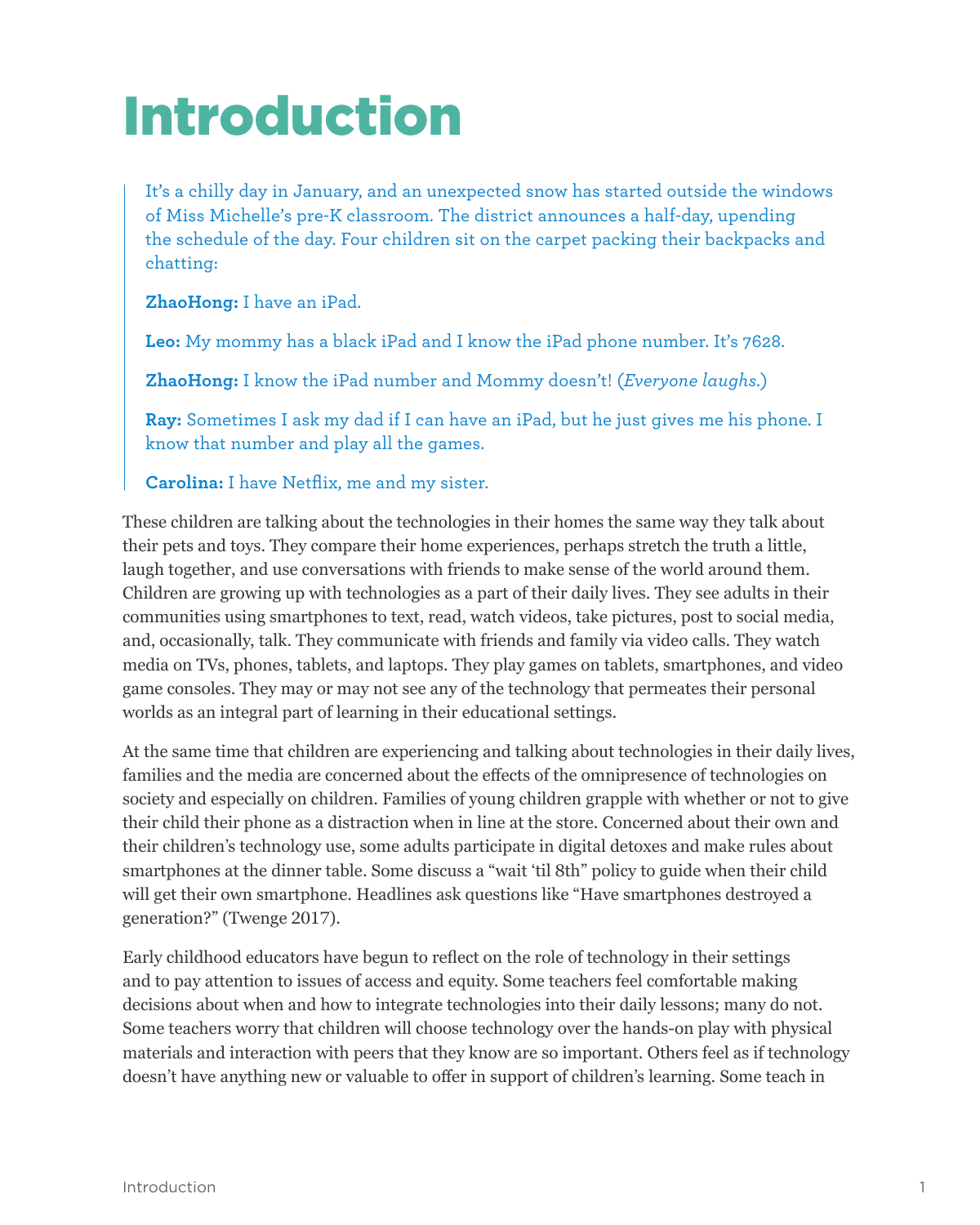programs and communities with little access to or budget for technologies. Still others feel like it might be a good idea but don't consider themselves "tech savvy" and are not sure how to integrate technology into their teaching.

I worry about passivity around these topics: educators are often missing from the discussions in both families and early education settings about how and when children should use technologies. The integration of technologies in children's daily lives is only growing, and while families are making choices about technology use, it can sometimes seem as if teachers are forced into making choices about technologies rather than intentionally integrating their use into the curriculum. For example, some teachers are given devices or told that the school purchased an app or web-based resource, but there is little or no training or support for using the resources. In other settings, there is no budget for including new technologies, so teachers go without or attempt to acquire funding or devices on their own through charitable means, such as DonorsChoose.org. In the absence of active, intentional decision making by those who know young children and developmentally appropriate practice, developers of digital educational tools provide suggestions for technologies to be used in schools. In homes, game developers create digital games they describe as appropriate for young children, with a main goal actually being to make money off increasing time spent on digital applications (apps). Many of these apps, however, do not serve young children well. It is time for program leaders, school administrators, and teachers to take an active role in making decisions about what technologies to integrate into their educational programs and when and how. One goal for this book is to help educators to be more intentional in these decisions.

### **Guidance for Intentional Decision Making Around Technologies**

NAEYC, the Fred Rogers Center, and the American Academy of Pediatrics support some media interactions for children over the age of 2 (AAP 2016; NAEYC & Fred Rogers Center 2011). These recommendations are grounded in the idea that interactions with technology are part of daily life and important for future skills in school and work. In addition, these organizations note that technology has advanced considerably from offering mainly passive interactions with TV; many new technologies are interactive, and some allow for open-ended exploration and creation.

However, "all screens are not created equal" (NAEYC & Fred Rogers Center 2011, 3). The Joan Ganz Cooney Center notes that the educational technology marketplace is difficult for families and teachers to navigate because of the constantly growing and changing offerings labeled "educational" without any expertise or research validating such claims (Guernsey et al., n.d). The lack of guidelines becomes even more problematic when it comes to apps aimed at young children. Many educational apps available in online stores are labeled with a broad age range, such as 0–5 (Sari, Takacs, & Bus 2019). Early childhood educators know that this age range is extremely broad; the development that takes place within a single year during this span, such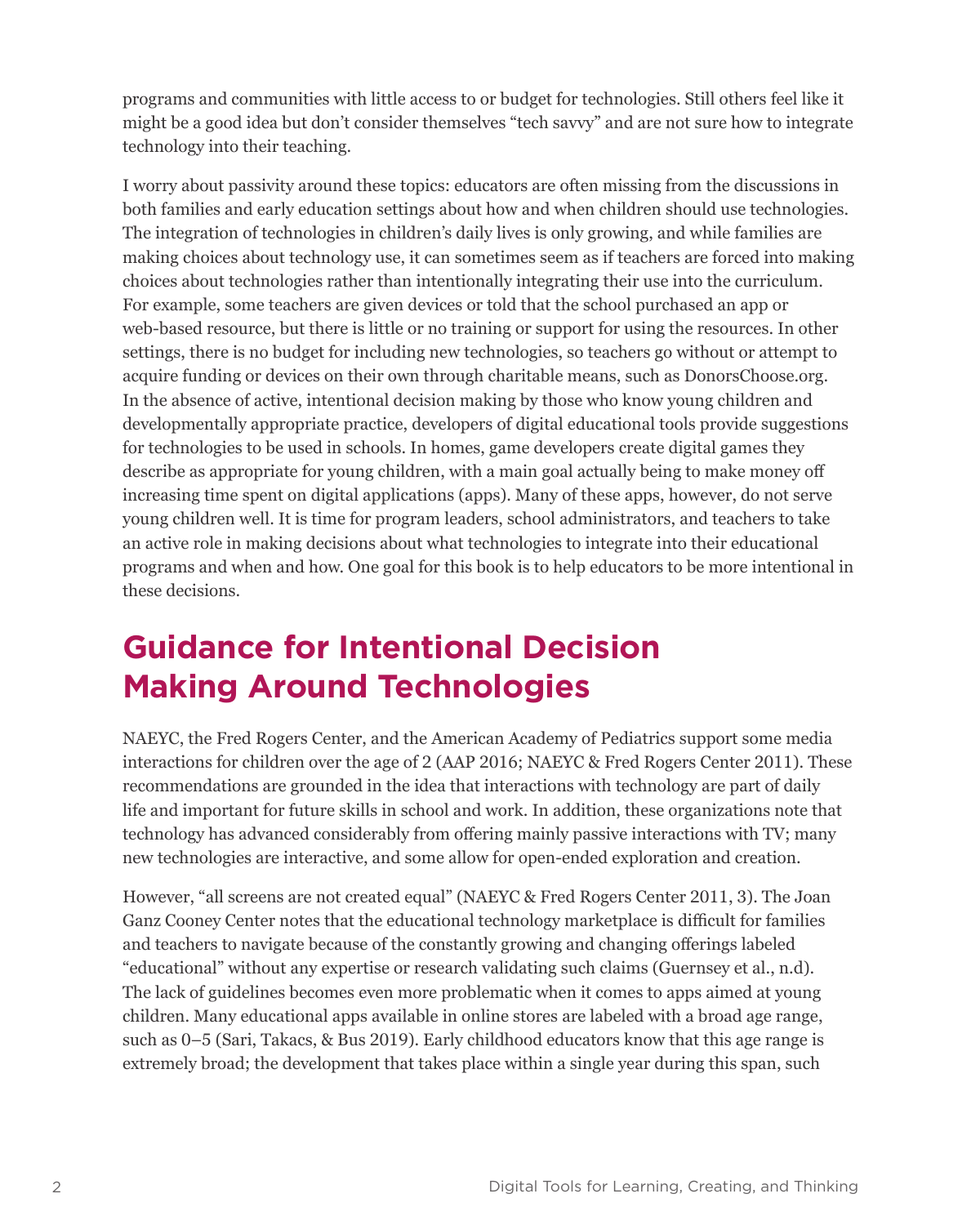as from age 3 to age 4, is vast, let alone the development that occurs from birth to age 5. Yet families have little to go on beyond an app developer's suggestions, top internet search hits, or recommendations from other families.

Further, although digital device ownership is becoming more common in the United States (Pew Research Center 2021) and globally (Silver 2019), many families still face challenges, such as lack of broadband internet or lack of experience with technologies. Informed teachers play an important role in helping to guide technology choices and model the use of devices and programs so that all children have experiences with technology that nurture them as active critical thinkers and participants in an increasingly digital society (Bales et al. 2020; Fantozzi, Johnson, & Scherfen 2018). It is critical that teachers build relationships with families that are respectful and reciprocal, not only sharing information with families but inviting them to be partners in their child's education through regular two-way communication and by collaborating on setting educational goals for their child and coordinating opportunities for families to share their knowledge and cultural assets with the group (Isik-Ercan 2020).

NAEYC and the Fred Rogers Center (2011) have called for teachers to apply their knowledge of developmentally appropriate practice (DAP) to support children and families in appropriate technology use inside and outside of school. Principle 9 of NAEYC's revised position statement on DAP explicitly states that "used responsibly and intentionally, technology and interactive media can be valuable tools for supporting children's development and learning" (NAEYC 2020, 13). But what does that look like? This book combines guidance from practical classroom experiences and the foundations of DAP to help education professionals consider ways to evaluate technologies, create a culture of appropriate technology use, and develop mindsets—both their own and children's—that are appropriate for participating in the ever-changing world of technologies.

## **Guiding Principles in this Book**

Writing about technologies can feel like trying to cup water in your hands. Even as it's captured, the water spills out and is never contained entirely. Since the specific technologies available to teachers are constantly changing, making it challenging to talk about them, this book presents the following key principles to guide and ground the discussion about technologies and suggestions for educational practice:

› **Use of technologies in early childhood programs should be grounded in developmentally appropriate practice.** At the heart of DAP in any early childhood setting is the teacher as an informed decision maker. Teachers, then, should make decisions about using technologies with children, as they do with any teaching decision, based on three core considerations: what they know about commonalities in children's development and learning, the individuality of each child reflected in their unique characteristics and experiences, and the context in which learning and development occur, including the social and cultural contexts of the children and of the educators (NAEYC 2020).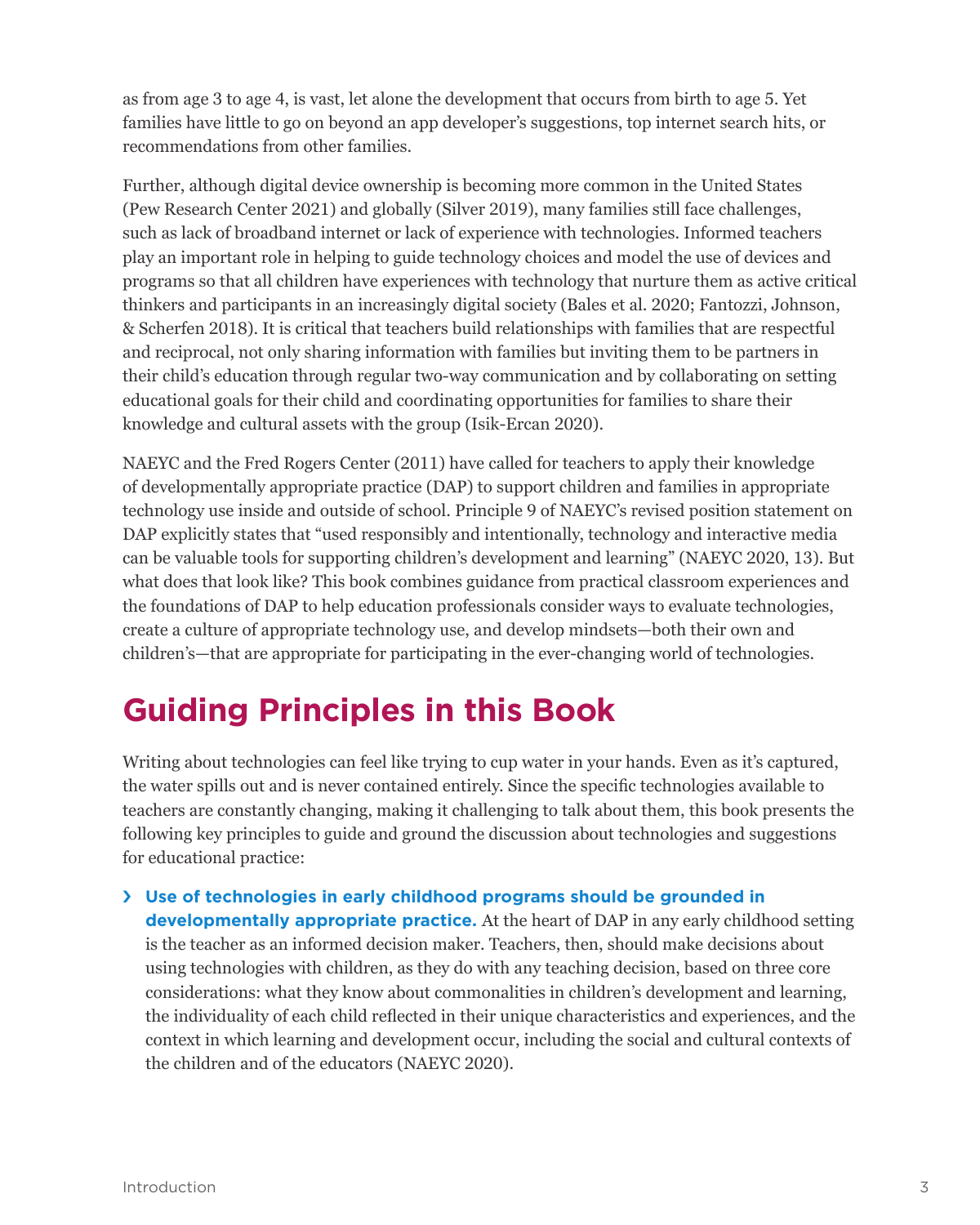› **Playful, child-centered environments are critical to learning.** Children should be empowered by their learning communities. Play allows children to explore and understand their world. In play, children build language, explore concepts, and develop social and emotional (Wohlwend 2011) and executive functioning skills (Diamond & Lee 2011). The uses of technologies explored in this book respect and support the learning gained through play. Play also centers children as creators and knowledge makers (Zosh et al. 2022). This book advocates for placing these technologies in children's hands so that they direct the learning and creating.

› **Technologies offer multimodal communication.** Many people think technologies in the classroom involve gamified learning—children pressing buttons to demonstrate knowledge and being rewarded by points, coins, or flashing lights. In contrast, this book advocates for using technology in a way that allows children to reflect on their work, tell stories, and express their creativity using pictures, voice, music, movement, and text.

#### **An Explanation of Terms**

**Technologies:** The *Oxford English Dictionary* (1989) defines *technology* as "the application of scientific knowledge for practical purposes," but the word is often used in the singular to describe a group of tools powered by computer chips. I use the plural term *technologies* to reflect the idea that technology is not one thing; there are many different kinds of technologies that can be used as tools to support digital learning.

**Multimodal:** A mode is a pathway for communication, such as a visual image, speaking, singing, or instrumental music. Teachers often use more than one mode to communicate an idea, such as mixing images, text, and their voices to teach a concept or using song and hand gestures to tell a story. Technologies, too, allow people to communicate in more than one mode, such as using images and voice or perhaps music and color, individually or in combination. This multimodal communication can enhance meaning and support young children's learning.

#### **Culturally sustaining pedagogy (CSP):**

CSP is a teaching approach that builds on the framework of culturally responsive pedagogy (Ladson-Billings 2014; Paris & Alim 2014). Within this framework, teachers not only acknowledge and celebrate cultural differences but also consider the lived knowledge within the community an asset to be invited, explored, and sustained. Communities have shared knowledge in their language, communal stories, events, work, music, art, and traditions, labeled *community practices*; within a community, individuals may have similar knowledge and traditions related to their individual family's heritage or cultural background, labeled *heritage practices*. Culturally sustaining pedagogy aims to support children in becoming critical thinkers, reflecting on their role in society and their right to sustain their culture and heritage.